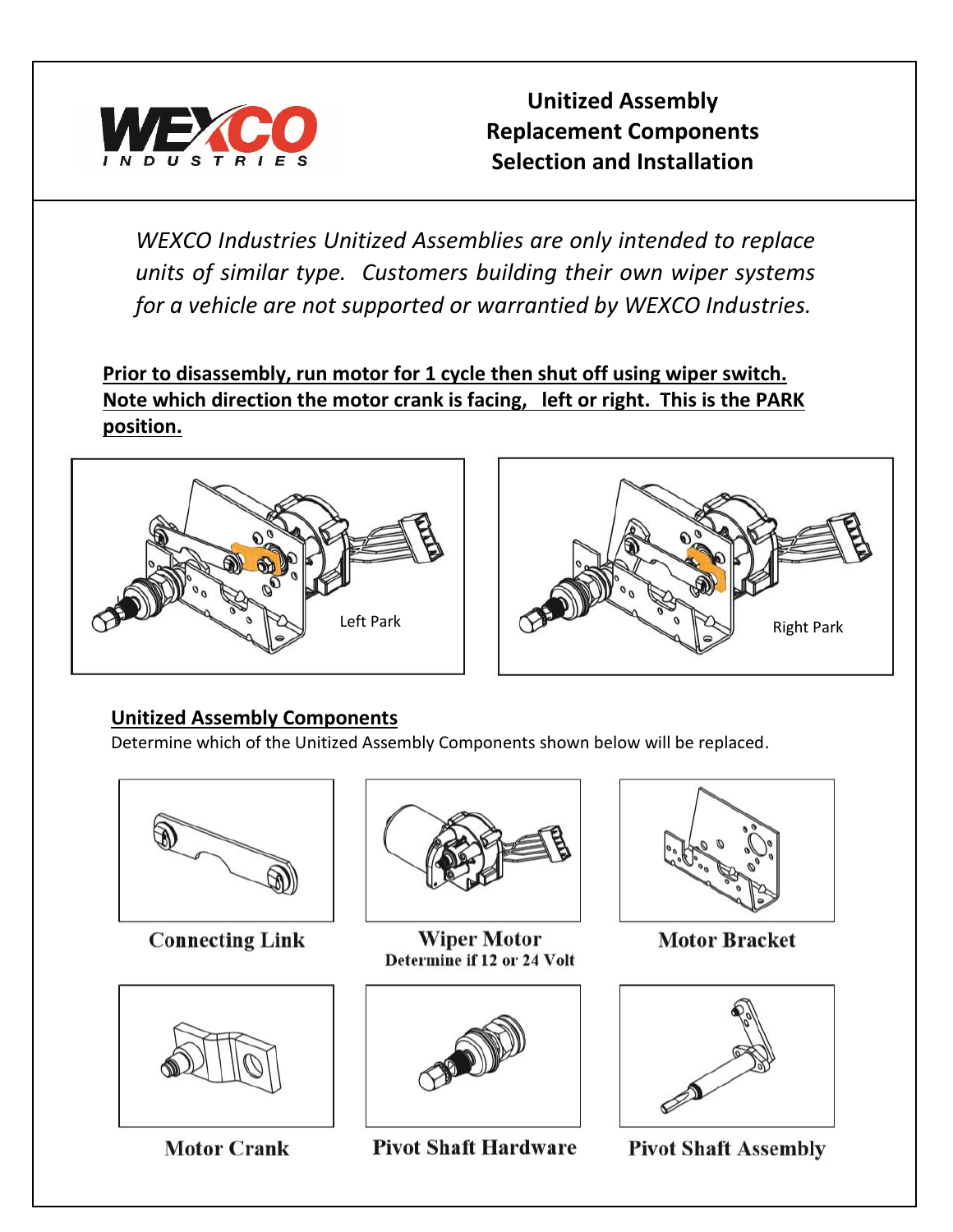

# **Unitized Assembly Replacement Components Selection and Installation**

**WEX Motor Kit Illustration** 

If the Connecting Link, Bracket or Motor are being replaced, order 12 volt or 24 volt motor kit.

Kit includes motor, bracket, connecting link and required hardware.

If the Pivot Shaft or Motor crank are being replaced follow these steps to determine the correct replacement parts:

## **Step 1 – measure pivot shaft housing length**

 $\hat{\mathbb{T}}$ ДQ Д

 $\circ$ 

Measure dimension "A" to confirm new pivot shaft is the same length as the original pivot shaft.

*Refer to page 17 in our* **[catalog](https://cb6f3aa9-791a-420f-8f5d-1fb168fa1949.filesusr.com/ugd/0ecde1_964e8e76c8be42ecbd48bd67c9326fca.pdf)** *for available pivot shaft lengths or contact* **[WEXCO](https://www.wexcoind.com/)  [customer service](https://www.wexcoind.com/)**

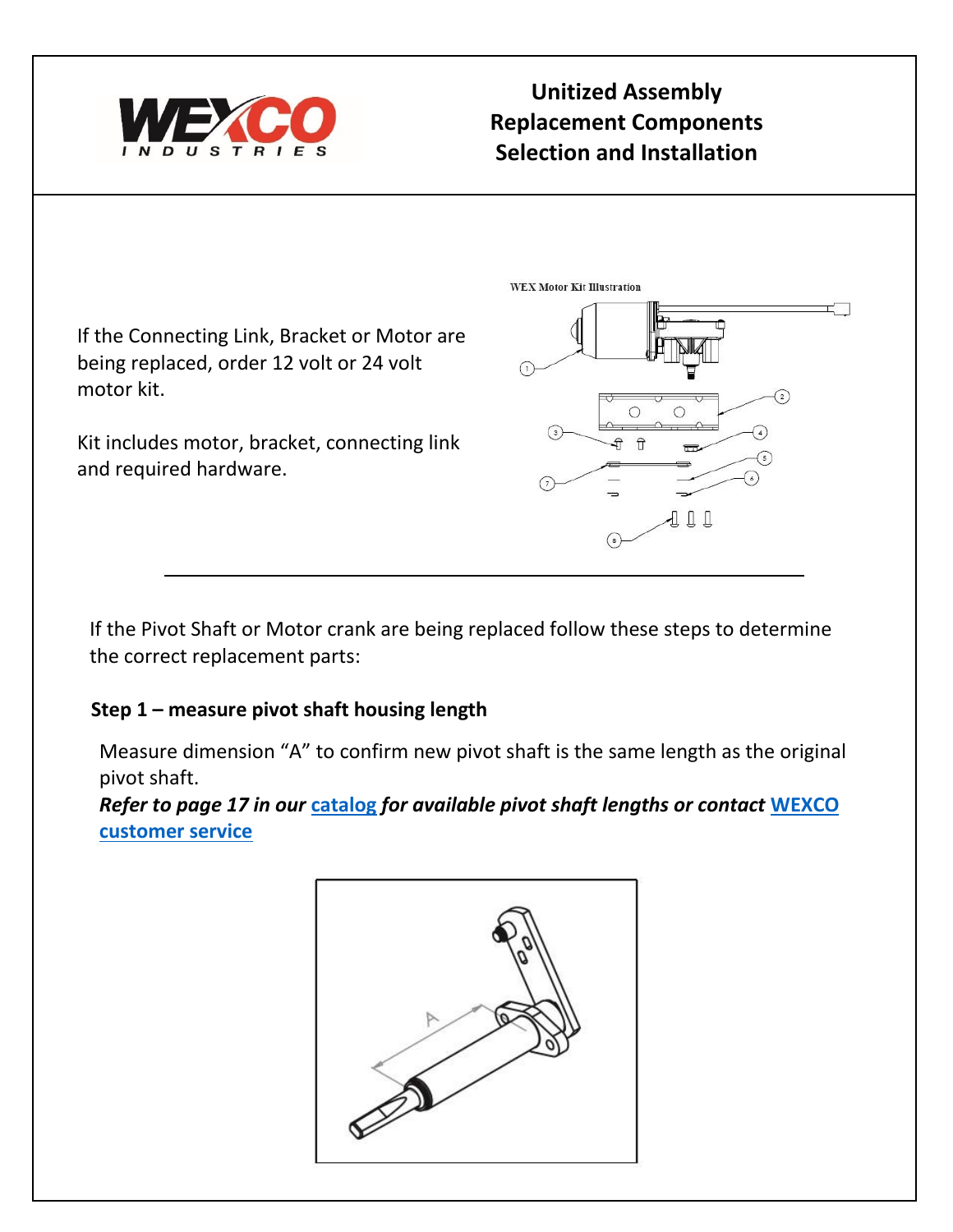

# **Unitized Assembly Replacement Components Selection and Installation**

### **Step 2 – install pin in correct pivot shaft hole**

Measure dimension "B" on original pivot shaft. Install pin in corresponding hole on new pivot shaft.



### **Step 3 – measure motor crank**

Measure dimension "C" to confirm new crank is identical to original crank.

*Refer to page 19 in our* **[catalog](https://cb6f3aa9-791a-420f-8f5d-1fb168fa1949.filesusr.com/ugd/0ecde1_964e8e76c8be42ecbd48bd67c9326fca.pdf)** *for available motor crank lengths or contact* **[WEXCO](https://www.wexcoind.com/)  [customer service](https://www.wexcoind.com/)**